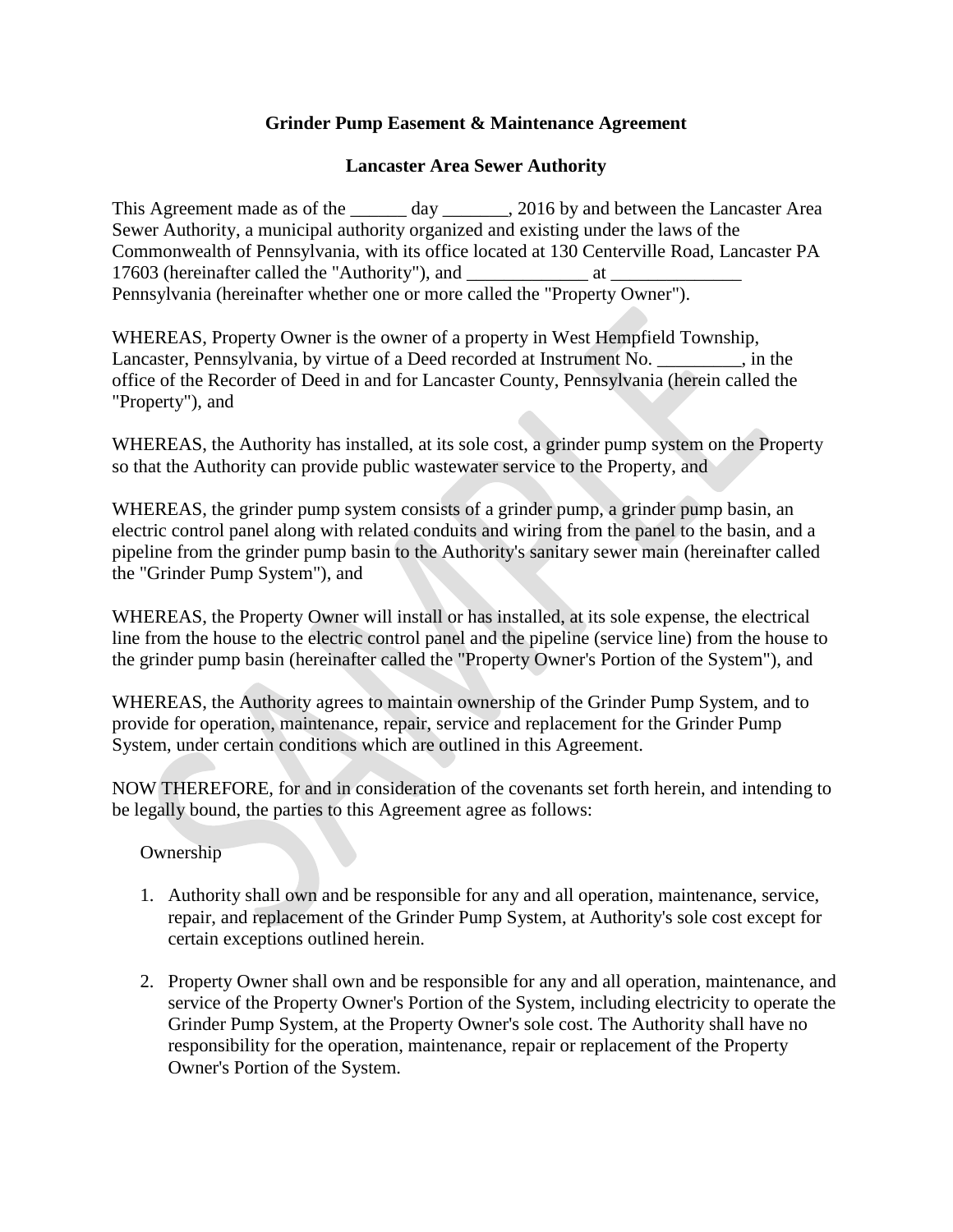## Services Provided by Authority

- 3. The Authority shall perform routine maintenance of the Grinder Pump System and repair or replace Grinder Pump System components that are malfunctioning, provided those damages are due to ordinary wear and tear.
- 4. The Authority shall, at its sole cost, be responsible for the actual service work (including repairs or replacements) that it performs, or has performed to the Grinder Pump System, while on a service call, provided such repairs or replacements are not caused by Property Owner's negligence or willful actions as described elsewhere in this Agreement.
- 5. The Authority reserves the right to charge Property Owner for repair costs that the Authority, at its sole discretion, determines to be caused by the Property Owner's negligence or willful violation of the Authority Rules and Regulations, including the discharge of prohibited materials as more fully described in the Authority Rules and Regulations. A copy of the current version of the Authority Rules and Regulations related to the discharge of prohibited materials into Authority-owned Grinder Pump Systems is attached to this agreement as Exhibit "A" and made part hereof. Repair costs, for the purpose of this section, shall include all costs incurred by the Authority in responding to a Property Owner service call request, including costs of transportation of Authority personnel to and from the Property when responding to a service call request from the Property Owner, and all repair costs including personnel time, materials, and supplies needed for the repair. Personnel time costs shall include direct labor, overhead and fringe benefits. Property Owner hereby agrees to make prompt and full reimbursement of such costs when invoiced by the Authority.

### Access

- 6. Property Owner agrees to keep the Grinder Pump System accessible to the Authority and unobstructed at all times. Accessible and unobstructed means that, other than the structure that the electrical control panel is fastened to, none of the following shall be placed within five (5) feet of the Grinder Pump System components:
	- Structures
	- Fencing
	- Fixed objects
	- Unattached/readily movable objects, unless authorized in writing by the Authority
	- Trees, shrubs, and other plantings, other than turf grass, unless authorized in writing by the Authority
- 7. Property Owner agrees to cooperate fully with the Authority in providing free and clear access at all reasonable times to the Authority for the purpose of constructing, reconstructing, repairing, inspecting, testing, operating, maintaining, servicing, removing and relocating the Grinder Pump System. Property Owner agrees that no new buildings or other new structure, plantings, fencing, or other fixed or movable objects shall be placed on the property that would obstruct the Authority from free access to the Grinder Pump System.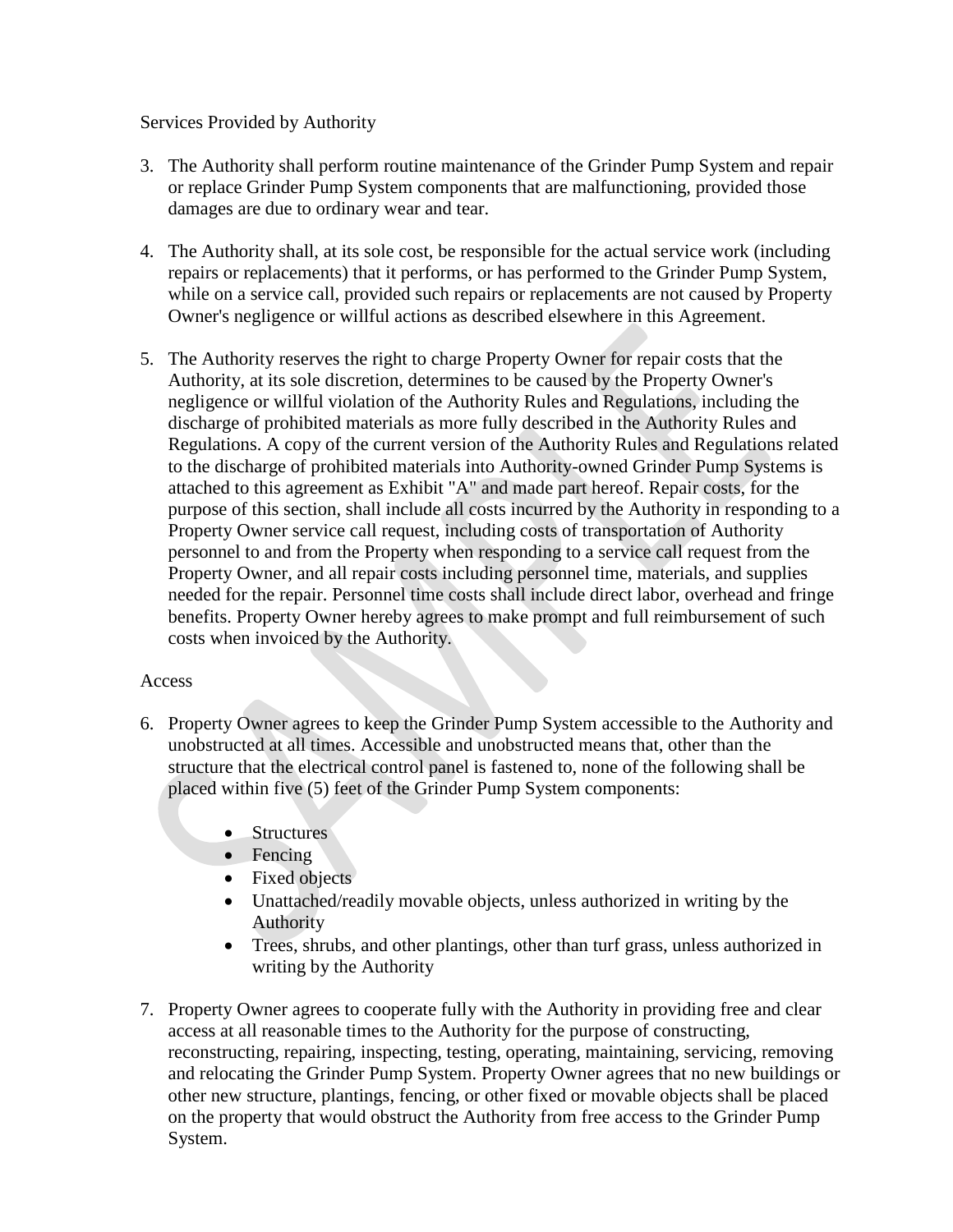- 8. The Authority shall repair or compensate the Property Owner for damages which may be suffered in the construction, reconstruction, repair, inspection, testing, operation, maintenance, service, removal and relocation of the Grinder Pump System, except that the Authority shall not be responsible for repairing or replacing any landscaping, surface material or other surface, fencing, or buried and/or other site improvements that constitute obstructions as prohibited in this Agreement.
- 9. The Property Owner is encouraged, but not required, to remove snow from the access easement to the Grinder Pump System. In lieu of the Property Owner removing the snow, the Property Owner shall permit the Authority to clear snow from the access easement as necessary to access the Grinder Pump System. Although the Authority will attempt to minimize disturbance to the Property when clearing snow, the Authority shall not be responsible for repairing or replacing any turf grass damaged during the removal of snow.
- 10. The Authority shall not be responsible to repair or replace turf grass or turf on the Property due to normal wear and tear as a result of the Authority's operation and maintenance of the Grinder Pump Systems, including damage caused by vehicles or foot traffic during wet weather.

Granting of Easement and Right-of-way

- 11. Property Owner (the "Grantor") grants at no cost to Authority and Authority's employees, agents, engineers, contractors and representatives (the "Grantee") the free and uninterrupted perpetual right, use, liberty and privilege of constructing, reconstructing, repairing, inspecting, testing, operating, maintaining, servicing, removing and relocating the Grinder Pump System on, upon, under and through the property, with an address as set forth in Exhibit "B" hereto attached and made part hereof.
- 12. The width of the easement or right-of-way herein granted for the constructing, reconstructing, repairing, inspecting, testing, operating, maintaining, servicing, removing and relocating the Grinder Pump System shall be ten (10) feet, being five (5) feet on each side of the installed pipe and/or conduit line location, plus the area on which the Grinder Pump Basin is located and a ten (10) feet radius perimeter around the grinder pump basin.
- 13. Together with free ingress, egress and regress to and for the said grantee, its successors and assigns, and its agents or employees, on, over, and through the land as identified as Exhibit "B" (as limited in width as hereinbefore described), at all times and seasons forever hereafter, in order to construct, reconstruct, repair, inspect, test, operate, maintain, service, remove and relocate the Grinder Pump System, wherever the Grinder Pump System is located on the Grantor's property.
- 14. The Grantor herein as a covenant running with the land, for himself or herself, his or her heirs, executors, administrators, successors and assigns, does covenant that no new building or other new structure shall be erected or maintained within the width of the easement or right-of-way herein granted.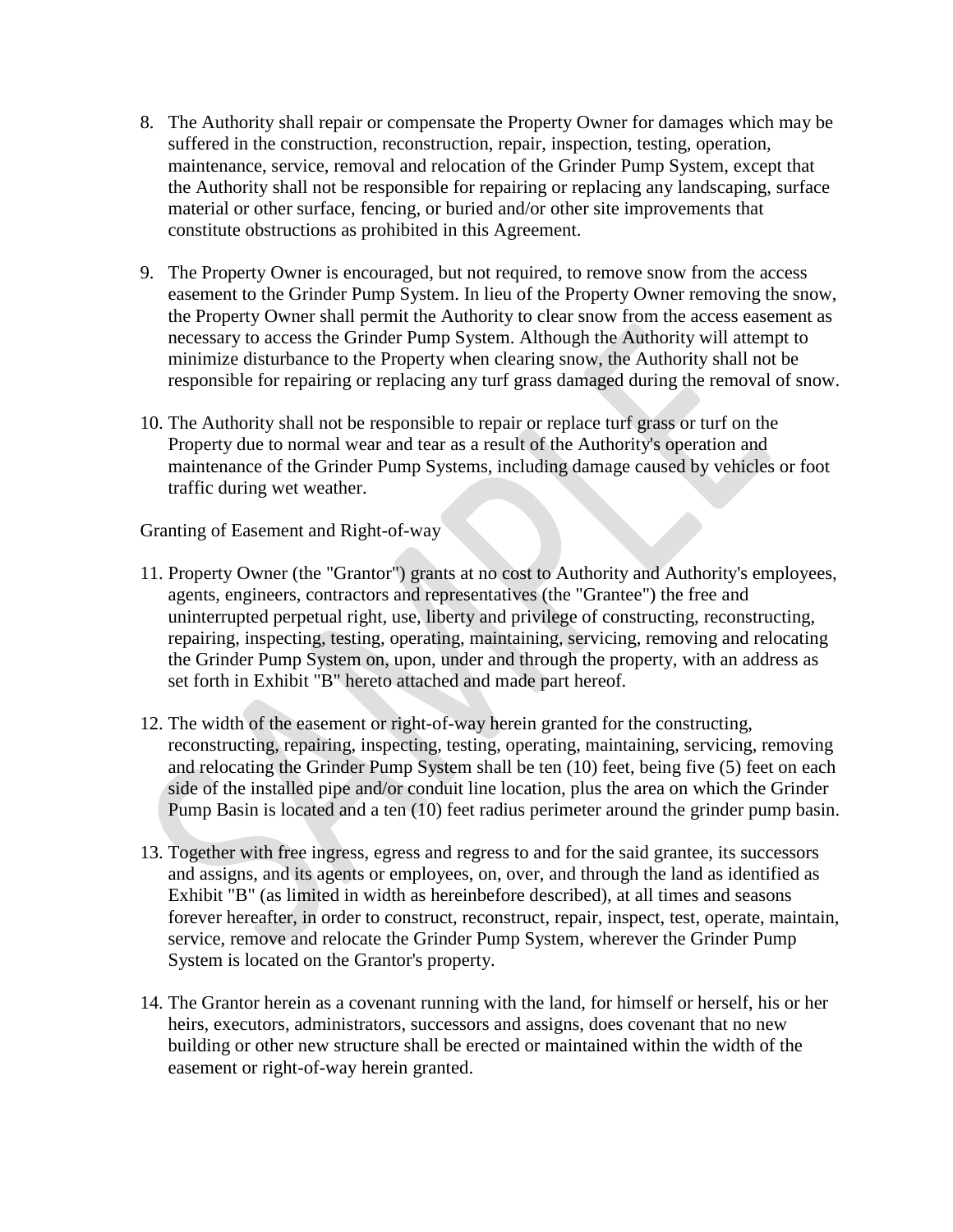15. Grantee shall pay, or cause to be paid to the party entitled thereto, all damages to fences, timber, buildings or land which may be suffered in the construction, reconstruction, repair, inspection, testing, operation, maintenance, service, removal and relocation of the Grinder Pump System within the boundaries of the right-of-way or easement as described herein on the property as identified on Exhibit "B", provided the damages are not to repair or replace any landscaping, surface material or other surface, fencing, or buried and/or other site improvements that constitute obstructions as described in this Agreement.

## Indemnity and Liability

- 16. Property Owner agrees to defend, indemnify and hold harmless the Authority, its officers and board members, its servants, agents and/or employees, from any claim for any injury or damage of any nature or kind whatsoever, including costs of investigation and defense and including but not limited to reasonable attorneys' fees, arising from the use, maintenance, repair or replacement of the Property Owner's Portion of the System or from the Property Owner's negligent or willful actions with respect to the use of the Grinder Pump System.
- 17. Property Owner hereby releases and forever discharges the Authority from any and all claims in law or in equity from any damage that may result from the flooding in a basement or a section of any building below grade construction which has plumbing fixtures, caused by blockage, or back flow of sewers occurring in the Property Owner's Portion of the System. The Property Owner, for him or herself and for Property Owner's successors and assigns hereby acknowledge their full responsibility for the operation, maintenance or repair or replacement of the Property Owner's Portion of the System, and acknowledge that the Authority is not in any way responsible for such operation, maintenance, repair or replacement of Property Owner's Portion of the System.

### Assignability

- 18. The terms of this Agreement shall be binding upon and shall inure to the benefit of the heirs, executors, administrators, and assigns of the parties hereto. All covenants and obligations contained in this Agreement shall be covenants and obligations running with the land and shall be binding upon subsequent owners of the Property. This Agreement shall be filed and recorded in the Office of the Recorder of Deeds of Lancaster County, Pennsylvania, and indexed therein against the Property Owner and the Property for the purpose of giving notice to subsequent owners of the Property. Costs of filing and recording shall be paid by Authority.
- 19. If the Property is sold, then at the time of settlement Property Owner agrees to include in the deed for the Property a provision imposing on the purchaser, his or her heirs, assigns and successors in interest, the ongoing obligations and conditions contained in this Agreement.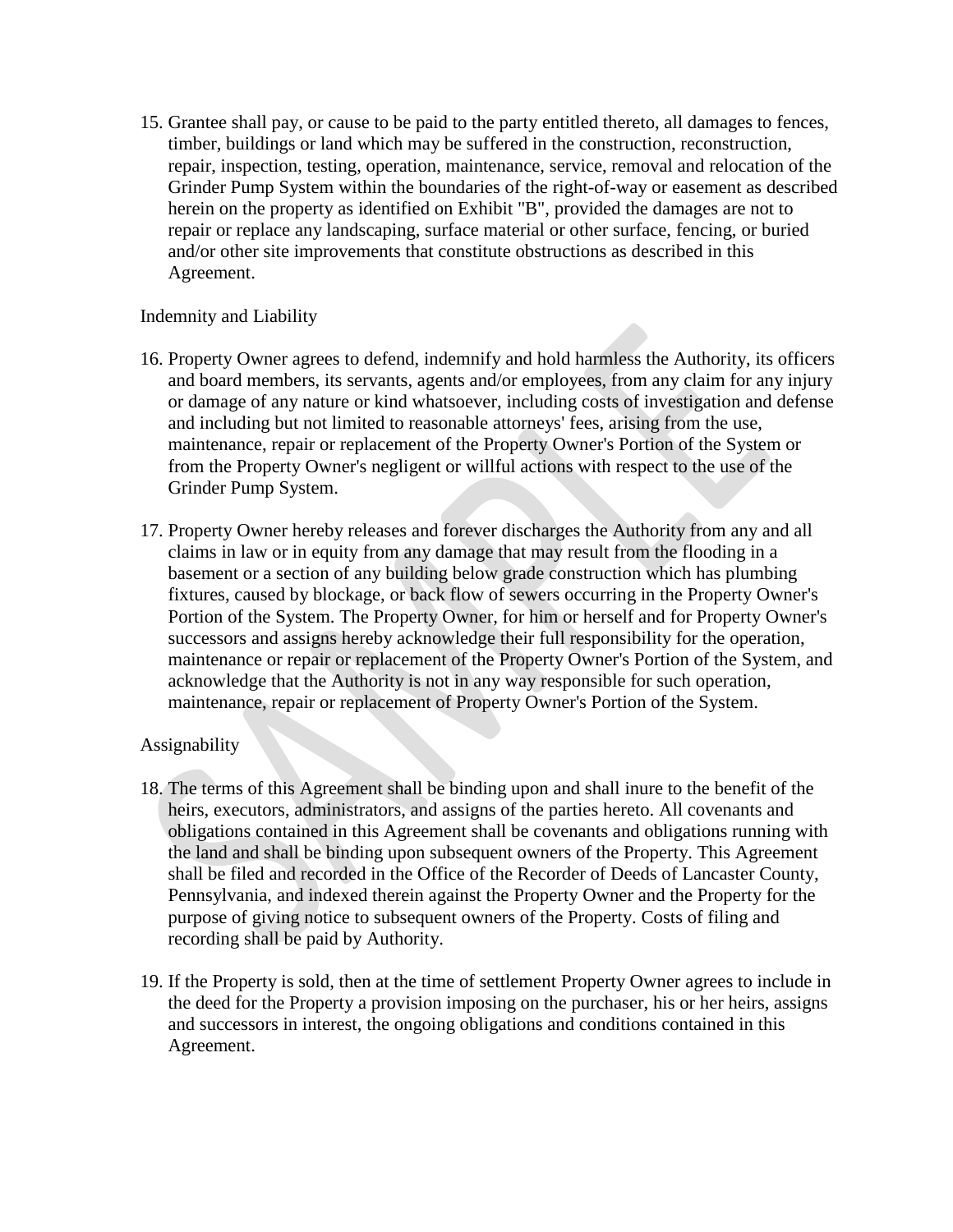### Rules and Regulations

- 20. Property Owner shall comply with all Authority rules and regulations regarding the use of the Grinder Pump System and the Authority sewer system.
- 21. Owner shall pay to Authority all regular fees and expenses for sewer service in accordance with the established rate schedule for the Authority's sanitary sewer system.
- 22. If the Authority determines the Property Owner is "repeatedly" causing the Authority to incur repair costs due to the Property Owner's negligence or willful actions including without limitation violation of the Authority's Rules and Regulations, including the discharge of prohibited materials, the Authority may, at its sole discretion, turn over all ownership, operating and maintenance responsibilities of the Grinder Pump System to the Property Owner. "Repeatedly" for the purpose of this Agreement, shall mean three (3) times or more per year, or two (2) times or more per year for two (2) consecutive years.

#### **Miscellaneous**

- 23. Property Owner agrees that he/she shall not make any structural changes or modifications to the Grinder Pump System without the Authority's written consent and approval. Any Property Owner modifications, if approved by the Authority, shall be at the Property Owners' sole expense.
- 24. Any Property Owner modifications made to the Grinder Pump System without the Authority's written consent shall relieve the Authority of its obligation to repair or replace the Grinder Pump System components at the Authority's cost and expense.
- 25. Upon discovery by the Authority of any unauthorized modifications to the Grinder Pump System, or if the Authority determines the Property Owner is "repeatedly" causing the Authority to incur repair costs due to the Property Owner's negligence or willful actions including violation of the Authority's Rules and Regulations, including the discharge of prohibited materials, the Authority shall give written notice of such modification or repeated violations to the Property Owner. Such notice shall specify a date, not sooner than 30 days from the date of such notice, when the Authority will, on and after such date, be relieved of its obligations to own, operate, maintain, service, and to make repairs and replacements to the Grinder Pump System, at the Authority's expense.

Upon receipt of said notice, the Property Owner may, prior to the date specified in the notice, appeal the Authority staff's decision to terminate the Authority's obligations under this Agreement with respect to owning and performing operation, maintenance, service, repairs and replacements at the Authority's own cost and expense.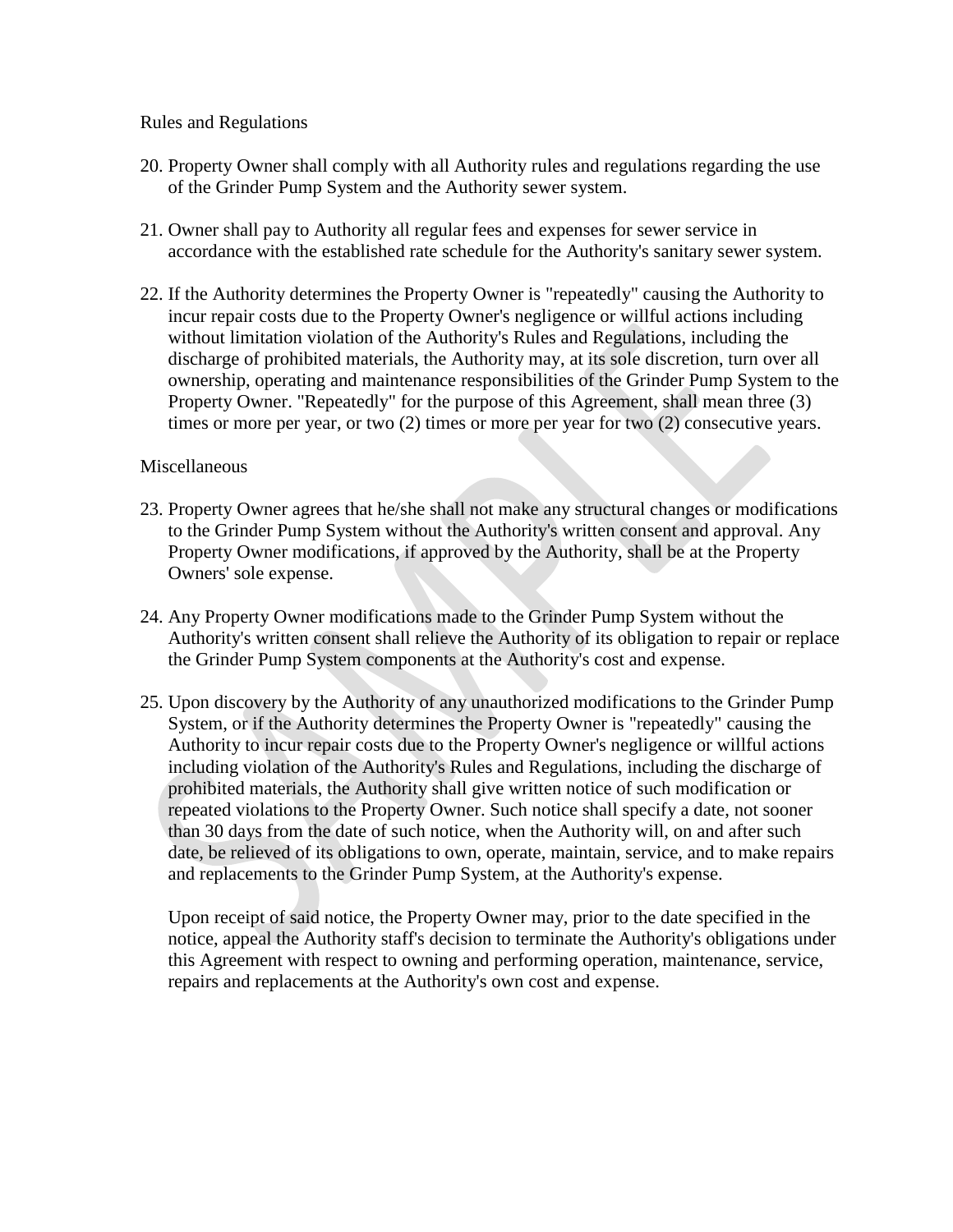If an appeal is filed by a Property Owner in a timely manner, the appeal shall be heard by the Board of the Authority, or by a committee of the Board appointed by the Authority Board for such purpose. During the pendency of the appeal, if any repairs or replacements are required to the Grinder Pump System, the Authority shall perform such repairs or replacements in accordance with this Agreement. If, upon completion of the appeal and a decision by the Authority Board or a committee of the Board, that the modification to the Grinder Pump System were not authorized by the Authority, or that the Property Owner was "repeatedly" causing the Authority to incur repair costs due to the Property Owner's negligence or willful actions including violation of the Authority's Rules and Regulations, including the discharge of prohibited materials, then any work performed by the Authority during the pendency of the appeal, and all work thereafter performed on the Grinder Pump System, shall be billed to the Property Owner and the Property Owner shall be responsible for payment of the costs and expenses of such repairs or replacements.

In the event the Authority Board, or a committee of the Board empowered to act for the Board, finally determines that Property Owner has made unauthorized repairs, or that the Property Owner was "repeatedly" causing the Authority to incur repair costs due to the Property Owner's negligence or willful actions including violation of the Authority's Rules and Regulations, including the discharge of prohibited materials, or in the event no appeal is filed by the Property Owner to the notice within the timeframe specified, then in either case, the Authority shall thereafter be authorized to file and record a supplement to this Agreement in the Lancaster County Recorder of Deeds Office, indicating that the Grinder Pump System has been modified by the Property Owner without Authority authorization and consent, or that the Property Owner was "repeatedly" causing the Authority to incur repair costs due to the Property Owner's negligence or willful actions including violation of the Authority's Rules and Regulations, including the discharge of prohibited materials, and that the Authority shall be relieved of its obligations to own, operate, maintain, service, and provide for repairs or replacements to the Grinder Pump System. Costs of filing and recording the supplement shall be paid by Property Owner.

If the Board, or a committee of the Board, decides upon appeal that Property Owner's actions did not rise to the level of an unauthorized repair, or did not rise to the level of "repeatedly" causing the Authority to incur repair costs due to the Property Owner's negligence or willful actions including violation of the Authority's Rules and Regulations, including the discharge of prohibited materials, then upon such decision, the duties of the parties shall remain as originally set forth in this Agreement, and no supplement to this Agreement shall be filed by the Authority.

26. This Agreement shall be recorded in the Recorder of Deeds office in and for Lancaster County, Pennsylvania, and shall serve as notice to the owners of the Property of the existence of this Agreement and the duties imposed on the owners of the Property with respect to the matters set forth in this Agreement.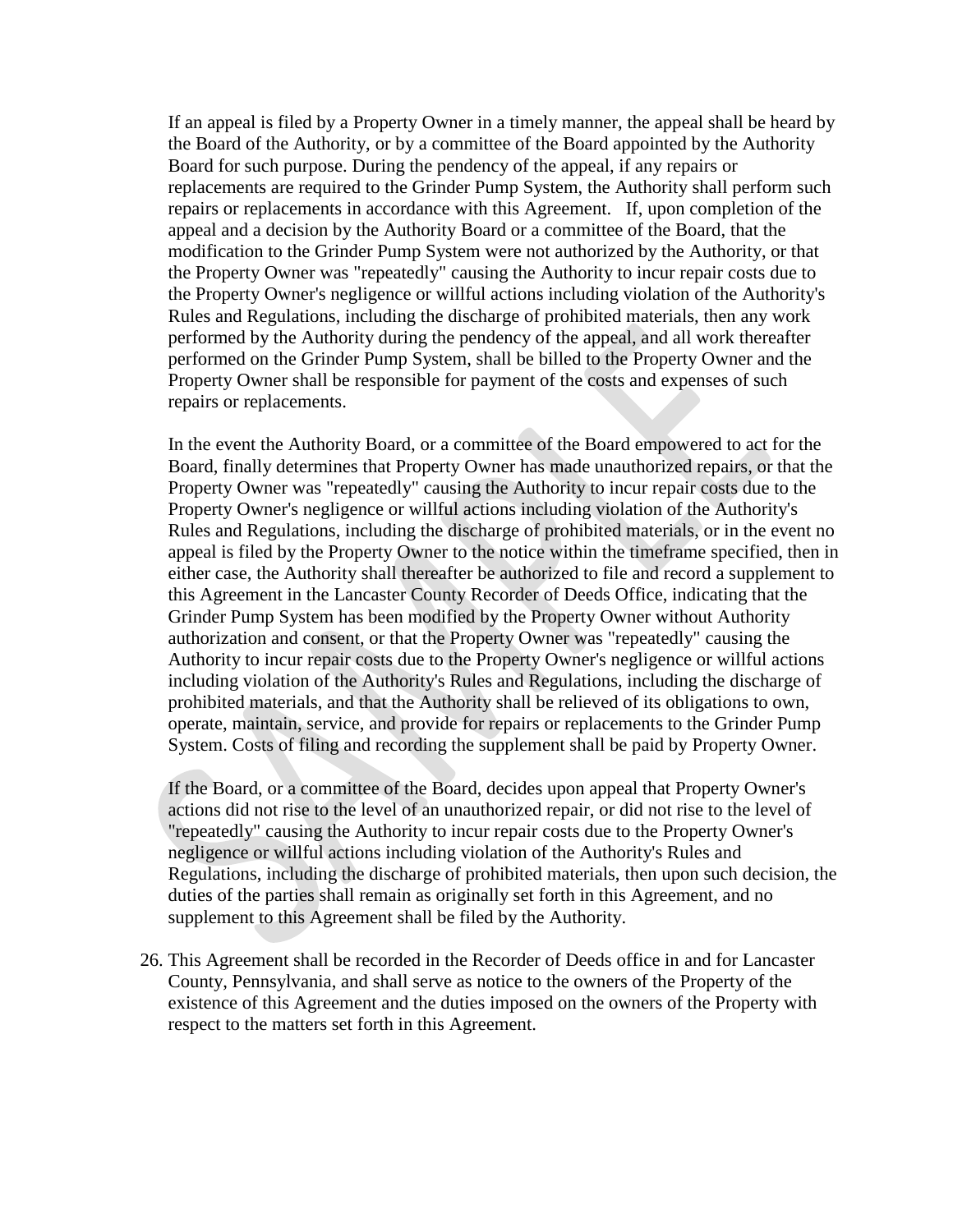IN WITNESS WHEREOF, the parties hereto have hereunto executed this Agreement as of the  $\rule{1em}{0.15mm}$  day of  $\rule{1em}{0.15mm}$ , 2016.

| Attest/Witness:                      | <b>AUTHORITY:</b>                                                                                         |
|--------------------------------------|-----------------------------------------------------------------------------------------------------------|
|                                      | <b>LANCASTER AREA SEWER AUTHORITY</b>                                                                     |
|                                      | By: $\overline{\phantom{0}}$                                                                              |
| <b>OWNER:</b>                        |                                                                                                           |
|                                      |                                                                                                           |
|                                      | [PRINT NAME]                                                                                              |
|                                      |                                                                                                           |
|                                      | [PRINT NAME]                                                                                              |
|                                      |                                                                                                           |
| COMMONWEALTH OF PENNSYLVAN           |                                                                                                           |
| <b>COUNTY OF LANCASTER</b>           | SS:                                                                                                       |
|                                      | On this the day of _____, 2016, before me, a Notary Public in and for the                                 |
| , who acknowledged himself to be the | Commonwealth and County aforesaid, the undersigned officer, personally appeared<br>of Lancaster Area Sewe |

\_\_\_\_\_\_\_\_\_\_, who acknowledged himself to be the \_\_\_\_\_\_\_\_\_\_\_\_\_\_\_ of Lancaster Area Sewer Authority, a Municipal Authority, and that such officer, being authorized to do so, executed the foregoing instrument for the purpose therein contained by signing the name of the Authority by himself as \_\_\_\_\_\_\_\_\_\_\_\_\_\_.

IN WITNESS WHEREOF, I have hereunto set my hand and official seal.

 $\mathcal{L}(\mathcal{A})$ 

Notary Public

\_\_\_\_\_\_\_\_\_\_\_\_\_\_\_\_\_\_\_\_\_\_\_\_\_\_\_\_\_\_\_\_\_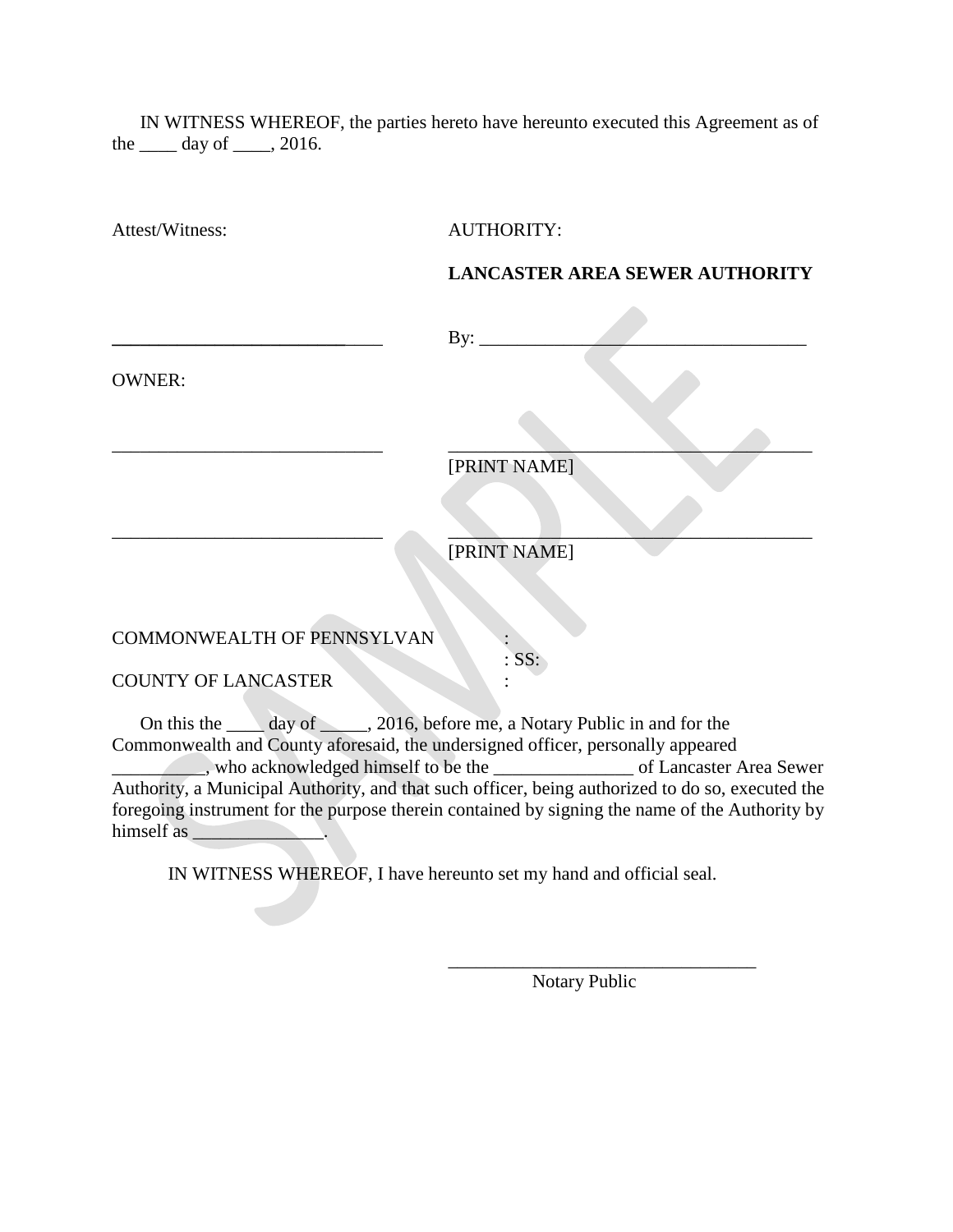| <b>COMMONWEALTH OF PENNSYLVANIA</b> |                  |
|-------------------------------------|------------------|
|                                     | $\therefore$ SS: |
| <b>COUNTY OF LANCASTER</b>          |                  |

On this the \_\_\_\_ day of \_\_\_\_\_, 2016, before me, a Notary Public in and for the Commonwealth and County aforesaid, the undersigned officer, personally appeared \_\_\_\_\_\_\_\_\_\_, known to me (or satisfactorily proven) to be the person(s) whose name(s) is/are subscribed to the within instrument, and acknowledged that he/she/they executed the same for the purposes therein contained.

IN WITNESS WHEREOF, I have hereunto set my hand and official seal.

Notary Public

 $\mathcal{L}=\mathcal{L}=\mathcal{L}=\mathcal{L}=\mathcal{L}=\mathcal{L}=\mathcal{L}=\mathcal{L}=\mathcal{L}=\mathcal{L}=\mathcal{L}=\mathcal{L}=\mathcal{L}=\mathcal{L}=\mathcal{L}=\mathcal{L}=\mathcal{L}=\mathcal{L}=\mathcal{L}=\mathcal{L}=\mathcal{L}=\mathcal{L}=\mathcal{L}=\mathcal{L}=\mathcal{L}=\mathcal{L}=\mathcal{L}=\mathcal{L}=\mathcal{L}=\mathcal{L}=\mathcal{L}=\mathcal{L}=\mathcal{L}=\mathcal{L}=\mathcal{L}=\mathcal{L}=\mathcal{$